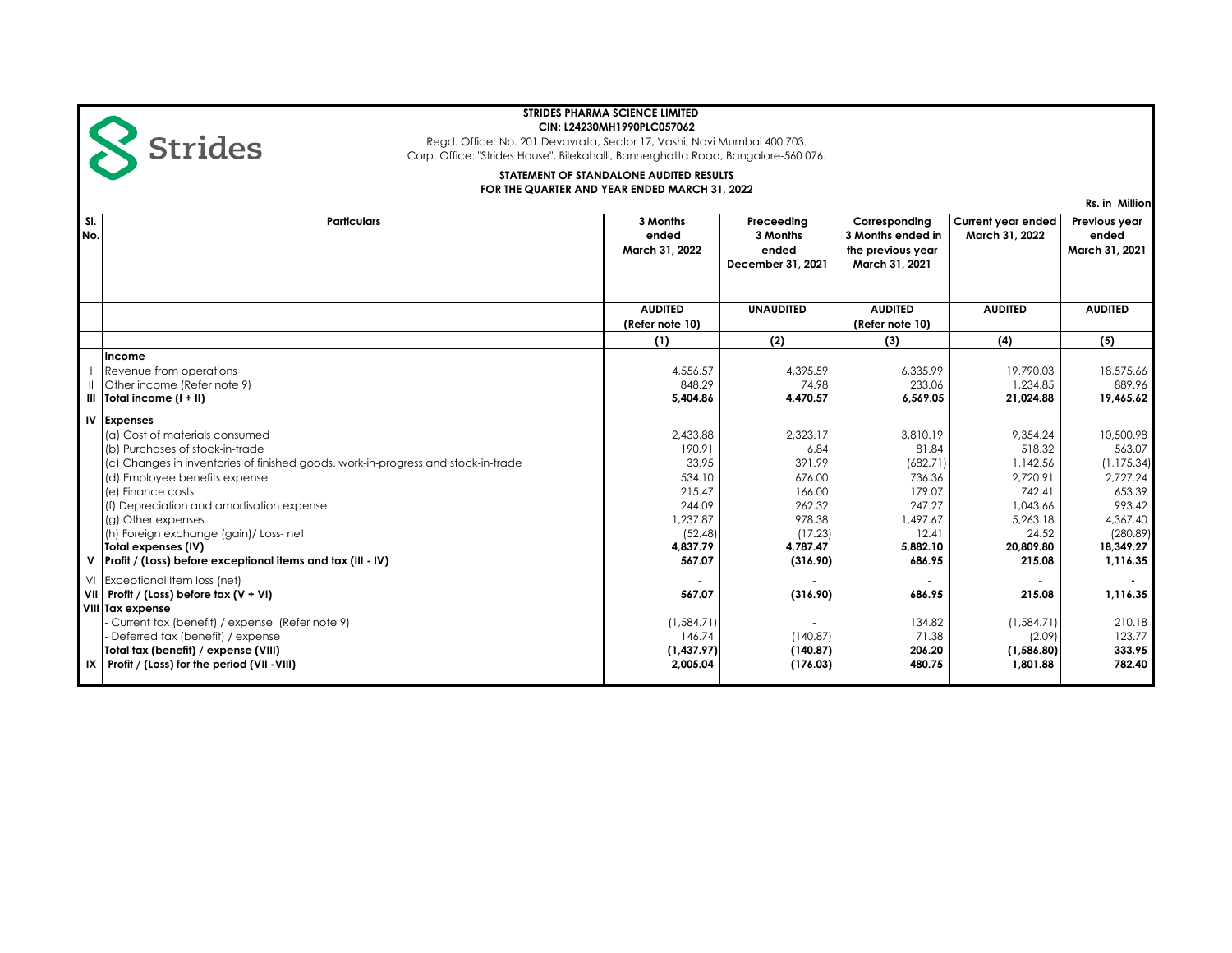Corp. Office: "Strides House", Bilekahalli, Bannerghatta Road, Bangalore-560 076. Regd. Office: No. 201 Devavrata, Sector 17, Vashi, Navi Mumbai 400 703.

#### **FOR THE QUARTER AND YEAR ENDED MARCH 31, 2022 STATEMENT OF STANDALONE AUDITED RESULTS**

**Sl. No.** **Strides** 

**Rs. in Million Particulars 3 Months ended March 31, 2022 Preceeding 3 Months ended December 31, 2021 Corresponding 3 Months ended in the previous year March 31, 2021 Current year ended March 31, 2022 Previous year ended March 31, 2021 AUDITED (Refer note 10) UNAUDITED AUDITED (Refer note 10) AUDITED AUDITED (1) (2) (3) (4) (5) X Other comprehensive income A** (i) Items that will not be reclassified to statement of profit and loss (2.51) (2.51) (23.35) (23.35) (23.35) (ii) Income tax relating to items that will not be reclassified to statement of profit and loss 0.88 - 8.16 0.88 8.16 **B** (i) Items that may be reclassified to statement of profit and loss (49.64) (49.64) (50.28) (59.30) (59.30) (59.30) (59.30) (59.30) (ii) Income tax relating to items that may be reclassified to statement of profit and loss 17.34 17.34 17.37 18.54 18.54 20.72 (136.66) **Total other comprehensive income for the period (X)** (33.93) (32.71) (32.71) (49.70) (40.21) (40.21) (40.21) 239.25 **XI Total comprehensive income for the period (IX + X) 1,971.11 (208.74) 431.05 1,761.67 1,021.65 Earnings per equity share (face value of Rs. 10/- each) (annualised)** (not annualised) (not annualised) (not annualised) (not annualised) (annualised) (annualised) (annualised) (a) Basic (Rs.) 22.33 (1.96) 5.36 20.08 8.73 (b) Diluted (Rs.) 22.33 (1.96) 5.35 20.07 8.72 See accompanying notes to the Financial Results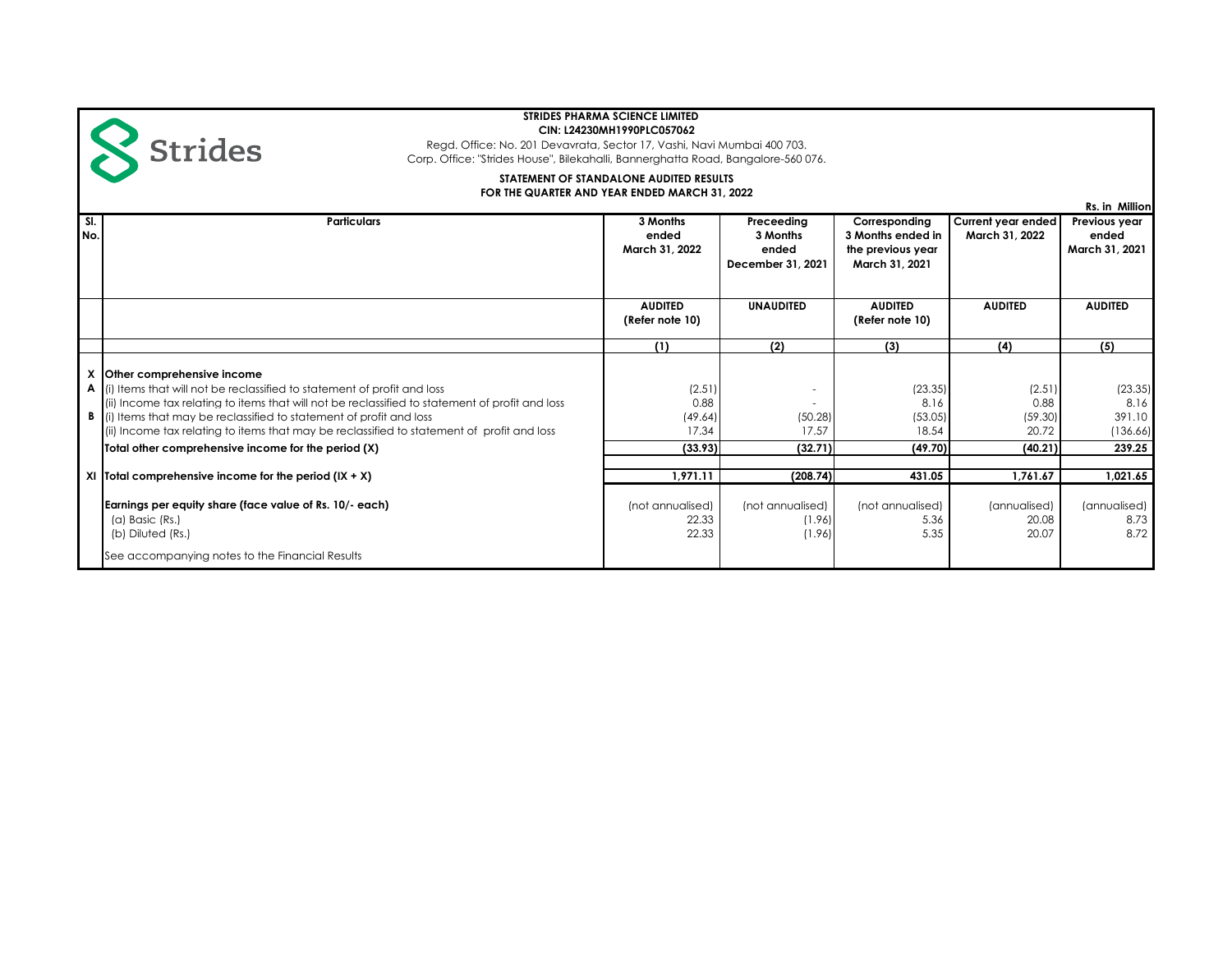

Regd. Office: No. 201 Devavrata, Sector 17, Vashi, Navi Mumbai 400 703.

Corp. Office: "Strides House", Bilekahalli, Bannerghatta Road, Bangalore-560 076.

**STATEMENT OF STANDALONE AUDITED RESULTS**

**FOR THE QUARTER AND YEAR ENDED MARCH 31, 2022**

# **BALANCE SHEET AS AT MARCH 31, 2022 AND MARCH 31, 2021**

|   |                                          |                | Rs. in Million |
|---|------------------------------------------|----------------|----------------|
|   | <b>Particulars</b>                       | As at          | As at          |
|   |                                          | March 31, 2022 | March 31, 2021 |
|   |                                          | <b>AUDITED</b> | <b>AUDITED</b> |
| A | <b>ASSETS</b>                            |                |                |
|   | <b>Non-current assets</b>                |                |                |
|   | (a) Property, plant and equipment        | 5.343.60       | 5.051.35       |
|   | (b) Capital work in progress             | 304.51         | 813.60         |
|   | (c) Right of Use Assets                  | 335.92         | 309.58         |
|   | (d) Investment property                  | 128.16         | 678.35         |
|   | (e) Other intangible assets              | 361.40         | 405.66         |
|   | (f) Intangibles assets under development | 252.64         | 293.09         |
|   | (g) Financial assets                     |                |                |
|   | (i) Investments                          | 23,997.62      | 23.946.49      |
|   | (ii) Loans receivable                    | 1,246.09       | 852.21         |
|   | (iii) Other financial assets             | 199.30         | 217.36         |
|   | (h) Deferred tax assets (net)            | 775.80         | 752.11         |
|   | (i) Income tax assets (net)              | 1,571.99       | 1,275.17       |
|   | (i) Other non-current assets             | 69.09          | 179.79         |
|   | Total non-current assets                 | 34.586.12      | 34,774.76      |
| Ш | <b>Current assets</b>                    |                |                |
|   | (a) Inventories                          | 5,130.63       | 6,890.80       |
|   | (b) Financial assets                     |                |                |
|   | (i) Trade receivables                    | 12.963.19      | 8.216.65       |
|   | (ii) Cash and cash equivalents           | 121.24         | 253.03         |
|   | (iii) Other balances with banks          | 23.22          | 477.39         |
|   | (iv) Loans receivable                    | 43.02          | 35.66          |
|   | (v) Other financial assets               | 630.56         | 364.77         |
|   | (c) Other current assets                 | 840.60         | 1.200.27       |
|   | <b>Total current assets</b>              | 19,752.46      | 17,438.57      |
|   | <b>Total assets</b>                      | 54,338.58      | 52,213.33      |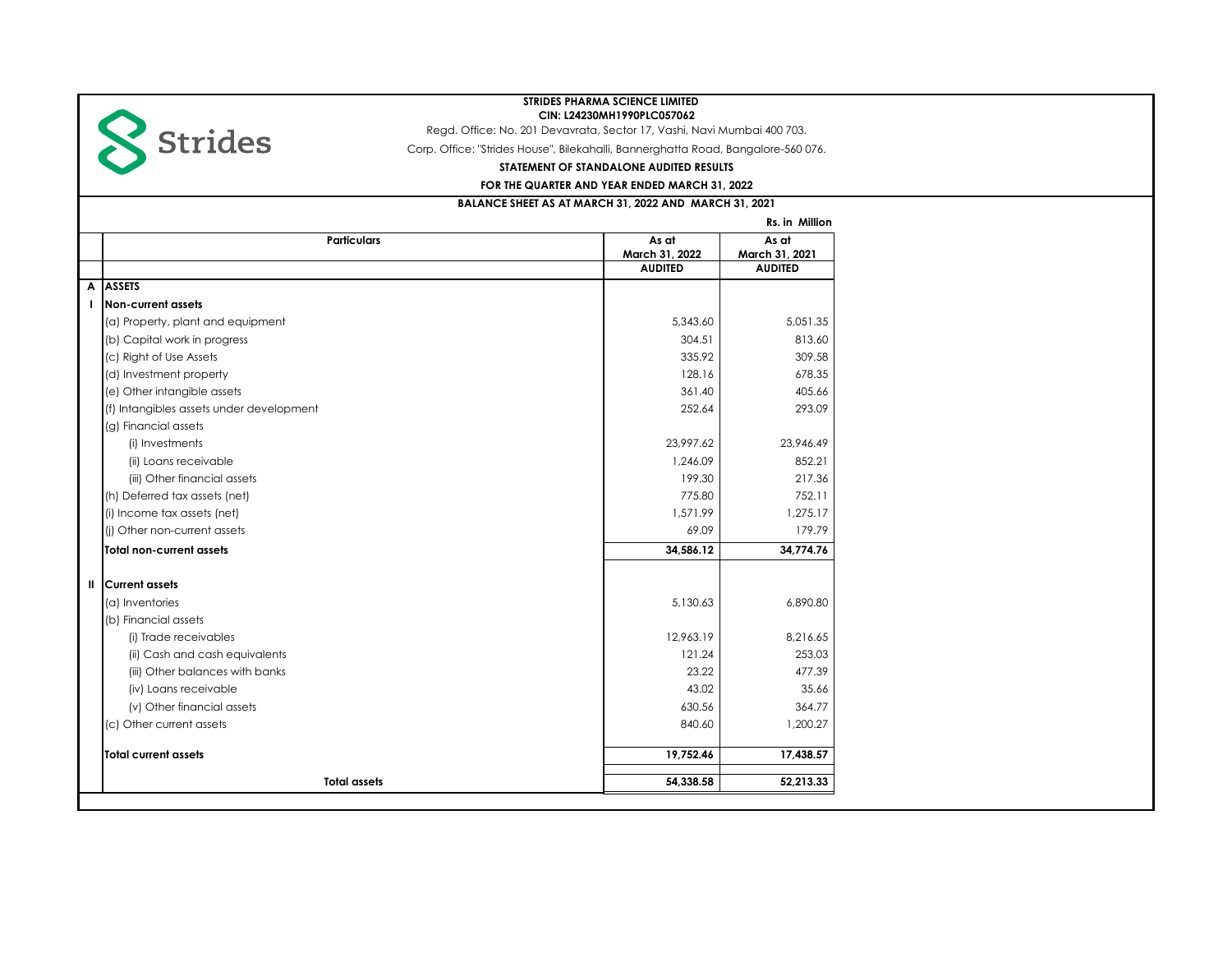

**Total equity and liabilities 64,338.58 52,213.33**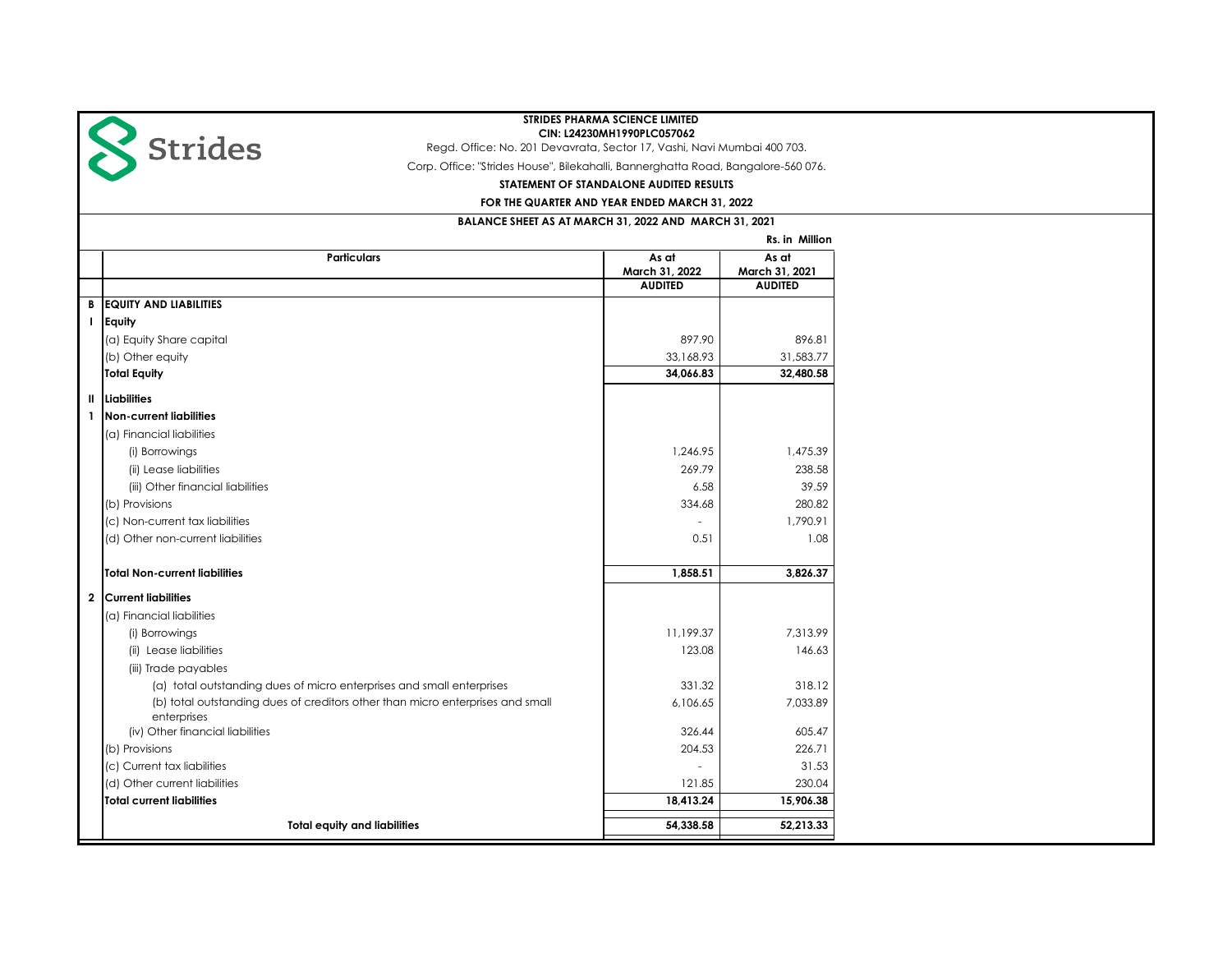|         | <b>STRIDES PHARMA SCIENCE LIMITED</b>                                                                                                                       |                    |                    |
|---------|-------------------------------------------------------------------------------------------------------------------------------------------------------------|--------------------|--------------------|
|         | CIN: L24230MH1990PLC057062                                                                                                                                  |                    |                    |
|         | <b>Strides</b><br>Regd. Office: No. 201 Devavrata, Sector 17, Vashi, Navi Mumbai 400 703.                                                                   |                    |                    |
|         | Corp. Office: "Strides House", Bilekahalli, Bannerghatta Road, Bangalore-560 076.                                                                           |                    |                    |
|         | STATEMENT OF STANDALONE AUDITED RESULTS                                                                                                                     |                    |                    |
|         | FOR THE QUARTER AND YEAR ENDED MARCH 31, 2022                                                                                                               |                    |                    |
|         | STATEMENT OF STANDALONE CASH FLOWS                                                                                                                          |                    | Rs. In Million     |
| SI. No. | <b>Particulars</b>                                                                                                                                          | For the year ended | For the year ended |
|         |                                                                                                                                                             | March 31, 2022     | March 31, 2021     |
|         |                                                                                                                                                             |                    |                    |
|         |                                                                                                                                                             | <b>AUDITED</b>     | <b>AUDITED</b>     |
| А.      | Cash flow from operating activities                                                                                                                         |                    |                    |
|         |                                                                                                                                                             |                    |                    |
|         | Profit before tax                                                                                                                                           | 215.08             | 1,116.35           |
|         |                                                                                                                                                             | 215.08             | 1.116.35           |
|         | Adjustments for:                                                                                                                                            | 1.043.66           | 993.42             |
|         | - Depreciation and amortisation expense<br>- Gain on sale/write off of property, plant and equipment, Investment Property and other intangible assets (net) | (107.63)           | (31.04)            |
|         | - Gain on sale of non-current investment                                                                                                                    |                    | (8.84)             |
|         | - Share based compensation expense                                                                                                                          | (8.90)             | 64.92              |
|         | - Interest expense                                                                                                                                          | 742.42             | 653.39             |
|         | - Interest income                                                                                                                                           | (887.49)           | (126.05)           |
|         | - Dividend income                                                                                                                                           |                    | (353.70)           |
|         | - Income from current investment                                                                                                                            | (2.84)             | (0.31)             |
|         | - Rental income from investment property                                                                                                                    | (59.79)            | (113.03)           |
|         | - Bad debts written off / provision for doubtful trade receivables                                                                                          | 38.35              | 192.77             |
|         | - Other receivables written off                                                                                                                             | 15.85              |                    |
|         | - Gain on account of lease modifications                                                                                                                    | (18.73)            |                    |
|         | - Net unrealised exchange gain                                                                                                                              | (3.21)             | (130.07)           |
|         | Operating profit before working capital changes                                                                                                             | 966.77             | 2.257.81           |
|         | Changes in working capital:                                                                                                                                 |                    |                    |
|         | Increase in trade and other receivables                                                                                                                     | (4,651.21)         | (1,733,10)         |
|         | Decrease / (Increase) in inventories                                                                                                                        | 1.760.17           | (2,262.61)         |
|         | (Decrease) / Increase in trade and other payables                                                                                                           | (1, 116.64)        | 2,897.62           |
|         | Net change in working capital                                                                                                                               | (4,007.68)         | (1,098.09)         |
|         | Cash (utilized in) /generated from operations                                                                                                               | (3,040.91)         | 1,159.72           |
|         | Income taxes refund net                                                                                                                                     | 214.06             | 1,667.90           |
|         | Net cash flow (utilized in) / generated from operating activities<br>Α                                                                                      | (2,826.85)         | 2,827.62           |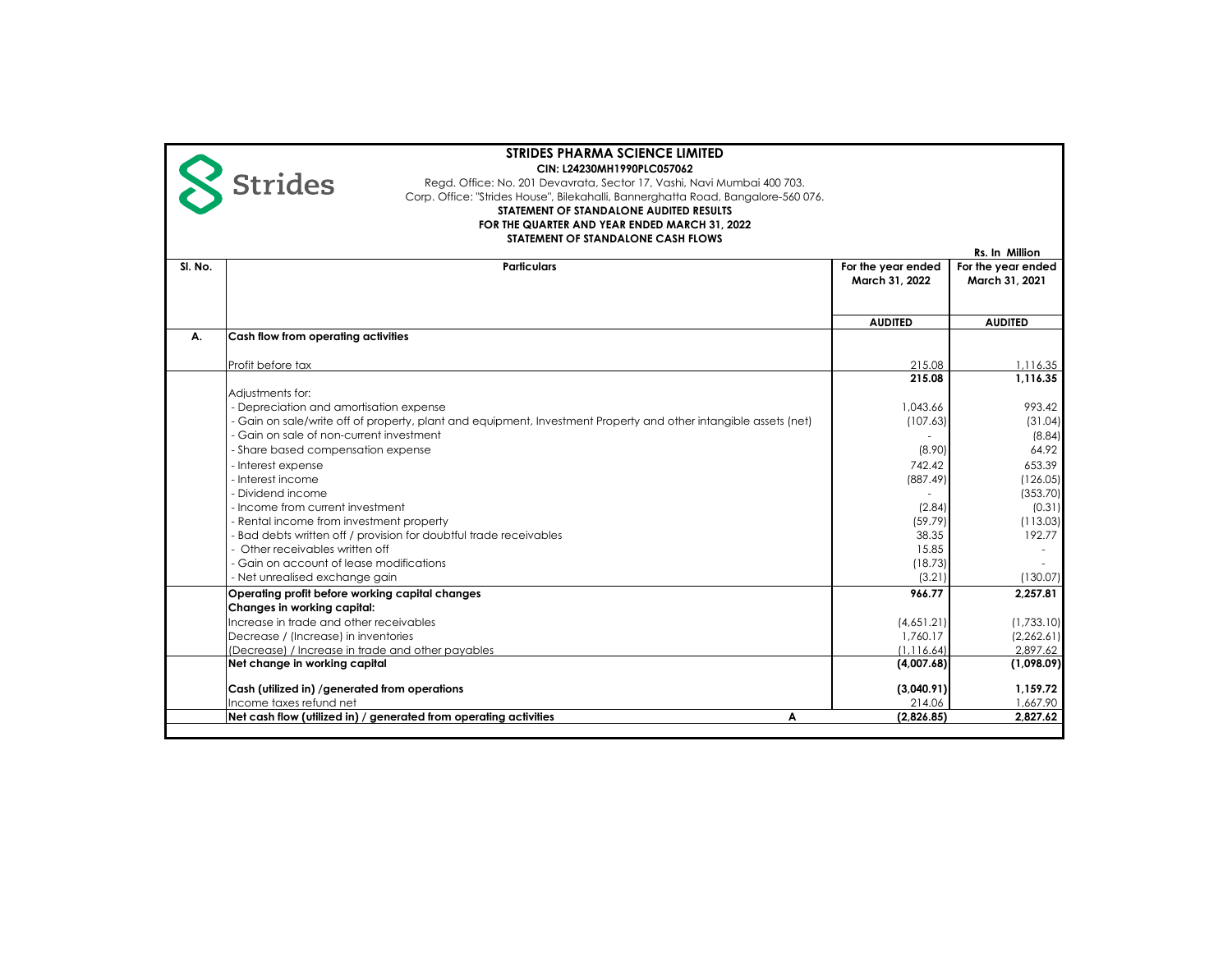|         | <b>STRIDES PHARMA SCIENCE LIMITED</b>                                                                  |                    |                    |
|---------|--------------------------------------------------------------------------------------------------------|--------------------|--------------------|
|         | CIN: L24230MH1990PLC057062                                                                             |                    |                    |
|         | <b>Strides</b><br>Regd. Office: No. 201 Devavrata, Sector 17, Vashi, Navi Mumbai 400 703.              |                    |                    |
|         | Corp. Office: "Strides House", Bilekahalli, Bannerghatta Road, Bangalore-560 076.                      |                    |                    |
|         | STATEMENT OF STANDALONE AUDITED RESULTS                                                                |                    |                    |
|         | FOR THE QUARTER AND YEAR ENDED MARCH 31, 2022                                                          |                    |                    |
|         | STATEMENT OF STANDALONE CASH FLOWS                                                                     |                    |                    |
|         |                                                                                                        |                    | Rs. In Million     |
| SI. No. | <b>Particulars</b>                                                                                     | For the year ended | For the year ended |
|         |                                                                                                        | March 31, 2022     | March 31, 2021     |
|         |                                                                                                        |                    |                    |
|         |                                                                                                        |                    |                    |
|         |                                                                                                        | <b>AUDITED</b>     | <b>AUDITED</b>     |
| В.      | Cash flow from investing activities                                                                    |                    |                    |
|         | Capital expenditure for property, plant and equipment and intangible assets, including capital advance | (681.70)           | (887.40)           |
|         | Proceeds from sale of property, plant and equipment and intangible assets                              | 4.99               | 14.85              |
|         | Proceeds from sale of investment property                                                              | 630.00             |                    |
|         | Investments in mutual funds                                                                            | (540.61)           | (150.00)           |
|         | Proceeds from sale of investment in mutual funds                                                       | 540.61             | 150.00             |
|         | Investments in subsidiary and associate                                                                | (51.13)            | (2,369.95)         |
|         | Proceeds from sale of non-current investments                                                          |                    | 162.80             |
|         | Loan given                                                                                             | (463.88)           | (451.46)           |
|         | Loan recovered                                                                                         | 70.00              | 355.06             |
|         | Interest received (net of taxes)                                                                       | 63.71              | 169.64             |
|         | Dividend received (net of taxes)                                                                       | 127.46             | 229.39             |
|         | Rental income from investment property                                                                 | 61.41              | 121.29             |
|         | Security deposits Paid                                                                                 | (5.96)             | (8.80)             |
|         | Proceeds / (Investment) in fixed deposits with maturity of more than 3 months, net                     | 432.86             | (91.83)            |
|         | Net cash flow generated from / (utilised in) investing activities<br>В                                 | 187.76             | (2,756.41)         |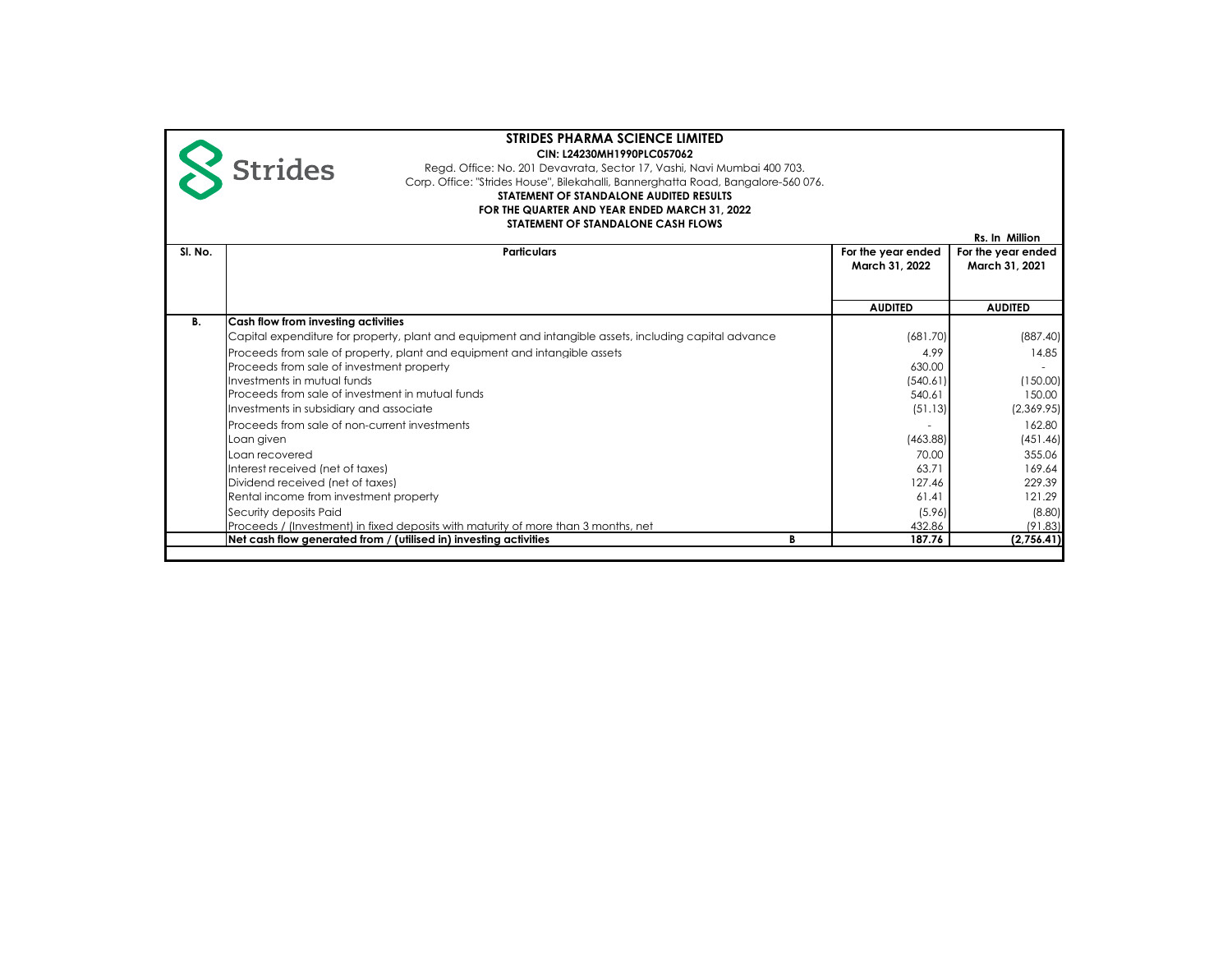|         | <b>STRIDES PHARMA SCIENCE LIMITED</b><br>CIN: L24230MH1990PLC057062<br><b>Strides</b><br>Regd. Office: No. 201 Devavrata, Sector 17, Vashi, Navi Mumbai 400 703.<br>Corp. Office: "Strides House", Bilekahalli, Bannerghatta Road, Bangalore-560 076.<br>STATEMENT OF STANDALONE AUDITED RESULTS<br>FOR THE QUARTER AND YEAR ENDED MARCH 31, 2022<br>STATEMENT OF STANDALONE CASH FLOWS |                                                                             | Rs. In Million                                                                 |
|---------|-----------------------------------------------------------------------------------------------------------------------------------------------------------------------------------------------------------------------------------------------------------------------------------------------------------------------------------------------------------------------------------------|-----------------------------------------------------------------------------|--------------------------------------------------------------------------------|
| SI. No. | <b>Particulars</b>                                                                                                                                                                                                                                                                                                                                                                      | For the year ended<br>March 31, 2022                                        | For the year ended<br>March 31, 2021                                           |
|         |                                                                                                                                                                                                                                                                                                                                                                                         | <b>AUDITED</b>                                                              | <b>AUDITED</b>                                                                 |
| $C_{1}$ | Cash flow from financing activities<br>Proceeds from issue of equity shares<br>Proceeds from long-term borrowings<br>Repayment of long-term borrowings<br>Proceeds / (Repayment) from short-term borrowings (net)<br>Dividends paid (net of tax on dividend)<br>Lease Payments<br>Interest paid on borrowings                                                                           | 36.18<br>295.36<br>(399.72)<br>3,644.60<br>(224.31)<br>(150.40)<br>(694.41) | 35.00<br>1.926.45<br>(77.57)<br>(1,406.02)<br>(179.15)<br>(144.34)<br>(640.75) |
|         | c<br>Net cash flow generated from / (utilised in) financing activities                                                                                                                                                                                                                                                                                                                  | 2,507.30                                                                    | (486.38)                                                                       |
|         | Net decrease in cash and cash equivalents during the year<br>$(A+B+C)$<br>Cash and cash equivalents at the beginning of the year                                                                                                                                                                                                                                                        | (131.79)<br>253.03                                                          | (415.17)<br>668.20                                                             |
|         | Cash and cash equivalents at the end of the year*                                                                                                                                                                                                                                                                                                                                       | 121.24                                                                      | 253.03                                                                         |
|         | * Comprises:<br>Cash on hand<br><b>Balance with banks:</b><br>- In current accounts<br>- Funds-in-transit                                                                                                                                                                                                                                                                               | 1.62<br>35.50<br>84.12                                                      | 2.18<br>69.85<br>181.00                                                        |
|         | Total                                                                                                                                                                                                                                                                                                                                                                                   | 121.24                                                                      | 253.03                                                                         |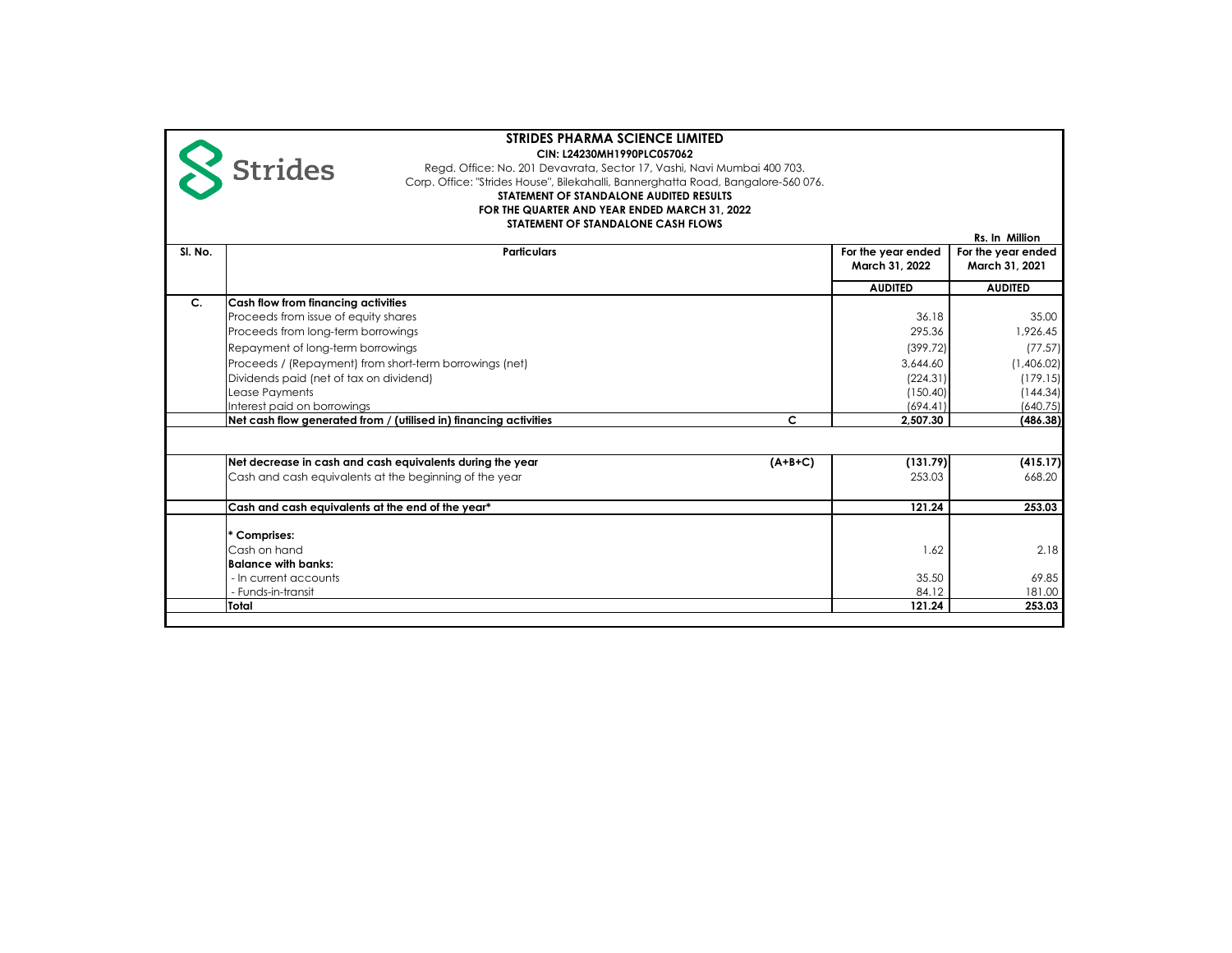

Regd. Office: No. 201 Devavrata, Sector 17, Vashi, Navi Mumbai 400 703. Corp. Office: "Strides House", Bilekahalli, Bannerghatta Road, Bangalore-560 076.

## **FOR THE QUARTER AND YEAR ENDED MARCH 31, 2022 STATEMENT OF STANDALONE AUDITED RESULTS**

#### **Notes:**

1 These financial results have been prepared in accordance with Indian Accounting Standards ('Ind AS') prescribed under Section 133 of the Companies Act, 2013 and other accounting principles generally accepted in India and in terms of Regulation 33 of the SEBI (Listing Obligations and Disclosure Requirements) Regulations, 2015.

2 The above results were reviewed by the Audit Committee and approved by the Board of Directors at their meeting held on May 24, 2022. The statutory auditor has audited the results for the quarter and year ended March 31, 2022 and have issued an unmodified opinion.

3 The Company has negative operating cash flows amounting to Rs. 2,826.86 million for the year ended 31 March 2022 on account of continuing pricing pressure in some of its key geographies consequent to effects of COVID. Management of the Company and its subsidiaries have obtained relaxations for compliance with financial covenants for year ended March 31, 2022, from the lenders as these have not been met as of the date of the issue of financial results. Further, as of March 31, 2022, the Company has provided guarantees aggregating to Rs. 9,419.83 million in relation to the borrowings of its Associate company ( " the Associate" ) , out of which Rs. 6,016 million outstanding as on 31 March 2022, for which there is a material uncertainty to continue as a going concern. The Associate has requested for temporary relaxations for compliance with these financial covenants from the lenders as these have not been met as of the date of these financial results. Also refer note 7 of these financial results.

Further, to mitigate the situation, the Company has raised long-term and other financing facilities amounting to Rs. 500 million post year ended 31 March 2022 and has issued equity warrants to the entity which is part of the Promoter group that is expected to provide additional equity of Rs. 884 million by 31 March 2023. The Company has cash and cash equivalents of INR 121.24 million as at 31 March 2022 and also undrawn borrowing facilities available from certain lenders. Further, the Group also expects to improve operating profits from the newly acquired business in the US and from cost reductions consequent to capacity optimization at some of its manufacturing locations from April 2022 and by monitoring of freight and other expenses.

Accordingly, based on the fact that the Company had generated positive operating cash flows in the previous year and expects to generate positive operating cash flows in future periods, temporary relaxations from lenders for compliance with financial covenants related to borrowings, its ability to raise new financing facilities, full utilisation of existing facilities, expected equity infusion in the year ending 31 March 2023 and the steps undertaken by management as noted above, management believes that the Company will be able to continue to generate sufficient cash in the foreseeable future to meet its obligations as they fall due.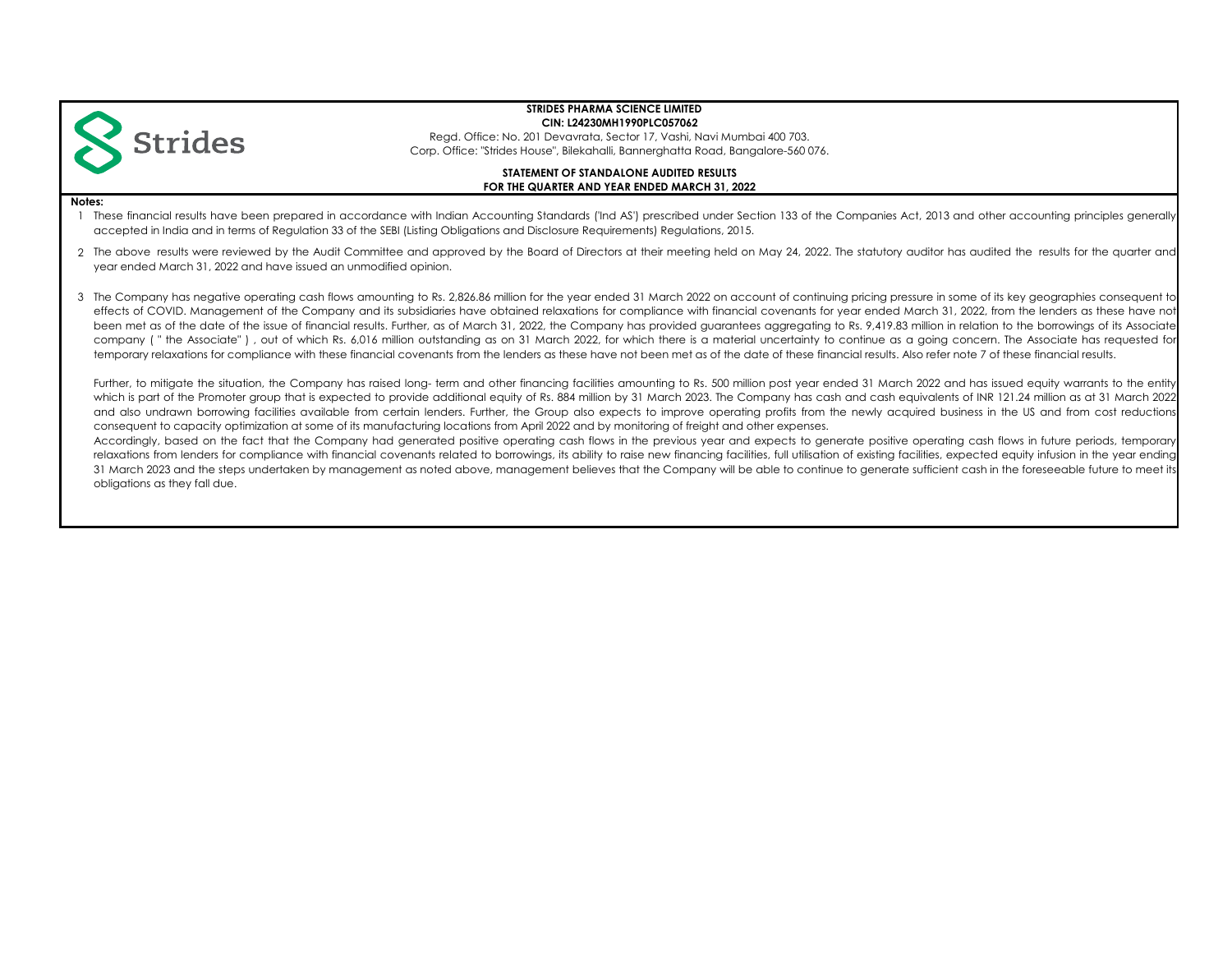

# **STRIDES PHARMA SCIENCE LIMITED**

**CIN: L24230MH1990PLC057062**

Regd. Office: No. 201 Devavrata, Sector 17, Vashi, Navi Mumbai 400 703. Corp. Office: "Strides House", Bilekahalli, Bannerghatta Road, Bangalore-560 076.

## **FOR THE QUARTER AND YEAR ENDED MARCH 31, 2022 STATEMENT OF STANDALONE AUDITED RESULTS**

4 Based on the "management approach" as defined in Ind AS 108, the Chief Operating Decision Maker ("CODM") evaluates the Company's performance based on an analysis of various performance indicators. The accounting principles used in the preparation of these financial results are consistently applied to record revenue and expenditure in individual segments.

Effective quarter ended March 31, 2021, the Company pursuant to its assessment that the business has now evolved from its incubation stage and to align to the decision to demerge certain parts of its business, implemented operational changes in how its CODM evaluates its businesses, including resource allocation and performance assessment. As a result of the aforesaid change, the Company now has two operating segments, representing the individual businesses that are managed separately. The Company's new reportable segment are as follows; "Pharmaceutical" and "Bio-pharmaceutical". The Company had restated segment information for the historical periods presented herein to conform to the current presentation. This change in segments had no impact on the Company's historical standalone statements of profit and loss, balance sheets.

|     | Rs. in Million                        |                 |                   |                   |                |                                        |
|-----|---------------------------------------|-----------------|-------------------|-------------------|----------------|----------------------------------------|
| SI. | <b>Particulars</b>                    | 3 Months        | Preceeding        | Corresponding     |                | Current year ended Previous year ended |
| No. |                                       | ended           | 3 Months          | 3 Months ended in | March 31, 2022 | March 31, 2021                         |
|     |                                       | March 31, 2022  | ended             | the previous year |                |                                        |
|     |                                       |                 | December 31, 2021 | March 31, 2021    |                |                                        |
|     |                                       | <b>AUDITED</b>  | <b>UNAUDITED</b>  | <b>AUDITED</b>    | <b>AUDITED</b> | <b>AUDITED</b>                         |
|     |                                       | (Refer note 10) |                   | (Refer note 10)   |                |                                        |
|     | Segment Revenue                       |                 |                   |                   |                |                                        |
|     | la) Pharmaceutical business           | 4,556.57        | 4,395.59          | 6,335.99          | 19,790.03      | 18,575.66                              |
|     | b) Bio-pharmaceutical business        |                 |                   |                   |                |                                        |
|     | <b>Revenue from operations</b>        | 4,556.57        | 4,395.59          | 6,335.99          | 19,790.03      | 18,575.66                              |
|     | 2 Segment results                     |                 |                   |                   |                |                                        |
|     | a) Pharmaceutical business            | 567.07          | (316.90)          | 686.95            | 215.08         | 1,116.35                               |
|     | b) Bio-pharmaceutical business        |                 |                   |                   |                |                                        |
|     | (Loss) / Profit before tax (I)        | 567.07          | (316.90)          | 686.95            | 215.08         | 1,116.35                               |
|     | Tax (benefit) / expense (II)          | (1,437.97)      | (140.87)          | 206.20            | 1,586.80       | 333.95                                 |
|     | (Loss) / Profit for the period (I-II) | 2,005.04        | (176.03)          | 480.75            | 1.801.88       | 782.40                                 |

| SI. | Current year ended<br><b>Particulars</b><br>3 Months<br>Preceeding<br>Corresponding |                 |                   |                   |                | RS.IN MIIIION<br>Previous year ended |
|-----|-------------------------------------------------------------------------------------|-----------------|-------------------|-------------------|----------------|--------------------------------------|
| No. |                                                                                     | ended           | 3 Months          | 3 Months ended in | March 31, 2022 | March 31, 2021                       |
|     |                                                                                     | March 31, 2022  | ended             | the previous year |                |                                      |
|     |                                                                                     |                 | December 31, 2021 | March 31, 2021    |                |                                      |
|     |                                                                                     | <b>AUDITED</b>  | <b>UNAUDITED</b>  | <b>AUDITED</b>    | <b>AUDITED</b> | <b>AUDITED</b>                       |
|     |                                                                                     | (Refer note 10) |                   | (Refer note 10)   |                |                                      |
|     | <b>Segment Assets</b>                                                               |                 |                   |                   |                |                                      |
|     | a) Pharmaceutical business                                                          | 49.020.47       | 47,710.30         | 46.816.40         | 49.020.47      | 46,816.40                            |
|     | b) Bio-pharmaceutical business                                                      | 5,318.11        | 5,396.93          | 5,396.93          | 5,318.11       | 5,396.93                             |
|     | <b>Total Segment Assets</b>                                                         | 54,338.58       | 53.107.23         | 52.213.33         | 54.338.58      | 52,213.33                            |
|     | Seament Liabilities                                                                 |                 |                   |                   |                |                                      |
|     | a) Pharmaceutical business                                                          | 20.271.75       | 21,020,72         | 19,658.88         | 20.271.75      | 19,658.88                            |
|     | b) Bio-pharmaceutical business                                                      |                 |                   | 73.87             |                | 73.87                                |
|     | <b>Total Segment Liabilities</b>                                                    | 20.271.75       | 21,020.72         | 19.732.75         | 20.271.75      | 19,732.75                            |

 **Rs. in Million**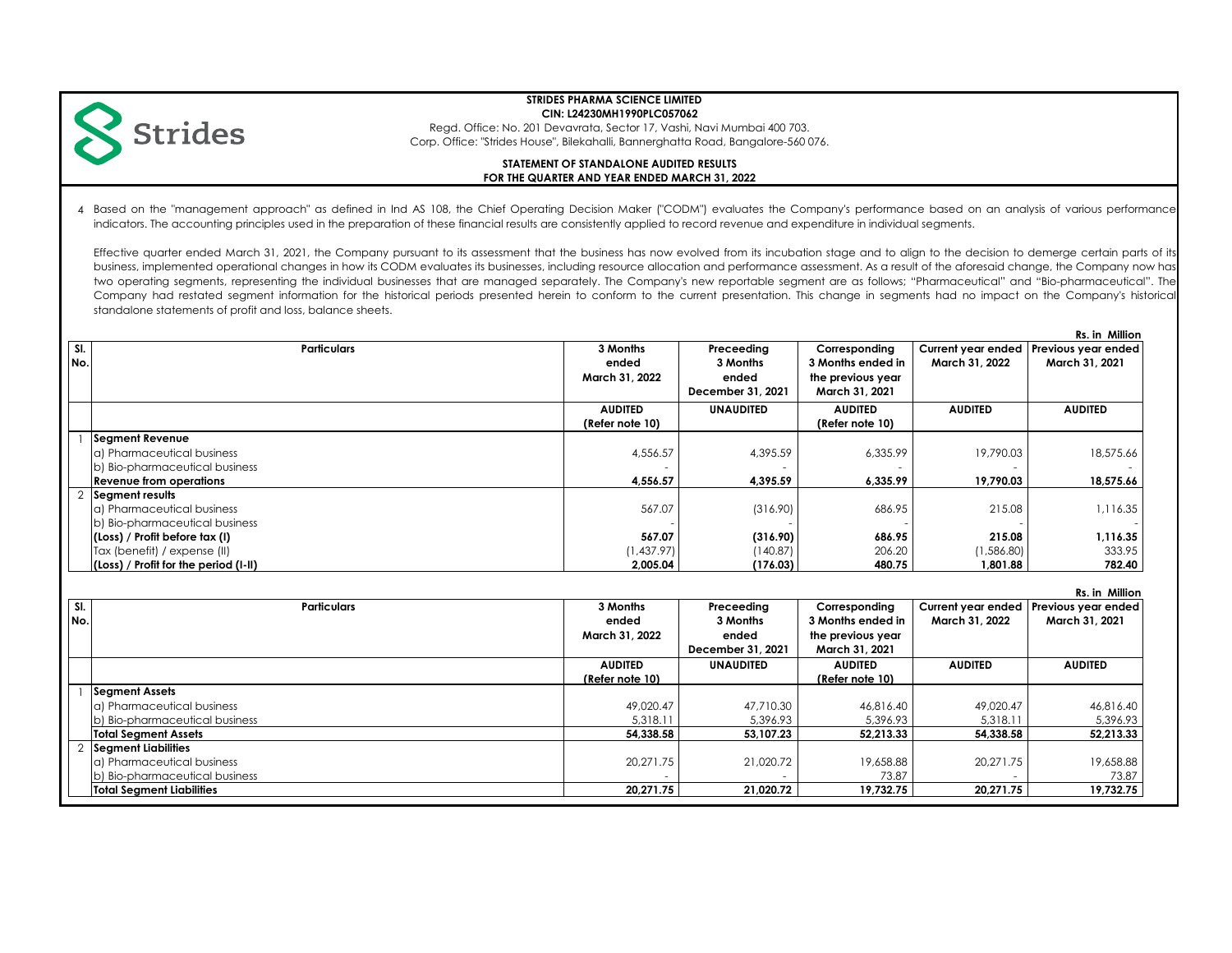

Regd. Office: No. 201 Devavrata, Sector 17, Vashi, Navi Mumbai 400 703. Corp. Office: "Strides House", Bilekahalli, Bannerghatta Road, Bangalore-560 076.

## **FOR THE QUARTER AND YEAR ENDED MARCH 31, 2022 STATEMENT OF STANDALONE AUDITED RESULTS**

- 5 The Board of Directors of the Company on February 10, 2022 have approved the Scheme of Amalgamation u/s 230 to 232 of the Companies Act, 2013, between Strides Pharma Science Limited and Vivimed Lifesciences Private Limited with an appointed date of April 1, 2022. The Scheme of Amalgamation is yet to be filed with National Company Law Tribunal(NCLT) for approval. The Scheme was originally approved by the Board of Directors at their meeting held on October 29, 2020. However, the Company did not proceed with the Scheme at that time and the current Scheme supersedes the original Scheme.
- 6 Board of Directors of the Company on March 14, 2022 approved the issuance of upto 2,000,000 Equity Warrants at a price of Rs 442/- per warrant, which is higher than the floor price arrived at as stipulated in Securities and Exchange Board of India (Issue of Capital and Disclosure Requirements) Regulations, 2018, as amended from time to time, to Karuna Business Solutions LLP, a promoter group entity, with a right to apply for and get allotted, within a period of 18 (Eighteen) months from the date of allotment of Warrants, 1 (one) Equity Share of face value of Rs 10/- (Rupee Ten Only) each for each Warrant, for cash. The issue is approved by the shareholders of the Company at the Extra Ordinary General Meeting held on April 7,2022 and has also received requisite listing approvals.
- 7 During the year ended 31 March 2022, Stelis Biopharma Limited ('the Associate) has incurred loss of Rs. 2,327 million and has a net negative working capital position amounting to Rs. 2,976 million, which includes the current maturities of non-current borrowings of Rs. 3,731.55 million as at March 31, 2022. As of March 31, 2022, the Company has inventories relating to Sputnik V, which remains unsold due to geopolitical situation between Russia and Ukraine and sanctions on Russia and Russian Direct Investment Fund (RDIF). The management of the Associate is confident of liquidating these inventories within the shelf life in the normal course of business. Further, the Associate has shown growth in the Contract Development and Manufacturing business (from Rs. 213.9 million in FY21 to Rs. 1,321.27 million in FY22) which is expected to grow further in the coming years. The Associate also proposes to monetise some of its existing intangible assets under development through potential licensing / strategic partnerships. The Associate has requested for temporary relaxations for compliance with these financial covenants from the lenders as these have not been met as of the date of these financial results. Also, the shareholders of the Associate have committed to extend the necessary financial support against the monies outstanding on the partly paid shares.

Given the mitigating factors discussed above, while there is a reasonable expectation that the Associate will be able to generate/raise adequate resources to continue operating for the foreseeable future and that the going concern basis for the preparation of its financial statements remains appropriate, there exists a material uncertainty in respect of the Associate's going concern. This also required the Company to undertake the Impairment assessment of the Company's investment in the Associate. The Company estimated the recoverable amount based on the value in use of the underlying businesses. The computation uses cash flow forecasts based on the most recently approved financial budgets and strategic forecasts. The Company also considered the valuation at which funds were raised by the associate during the year and significant increase in its revenues during the current year. Accordingly, based on the above assessment, the Company has concluded that no impairment provision is required in the standalone financial results.